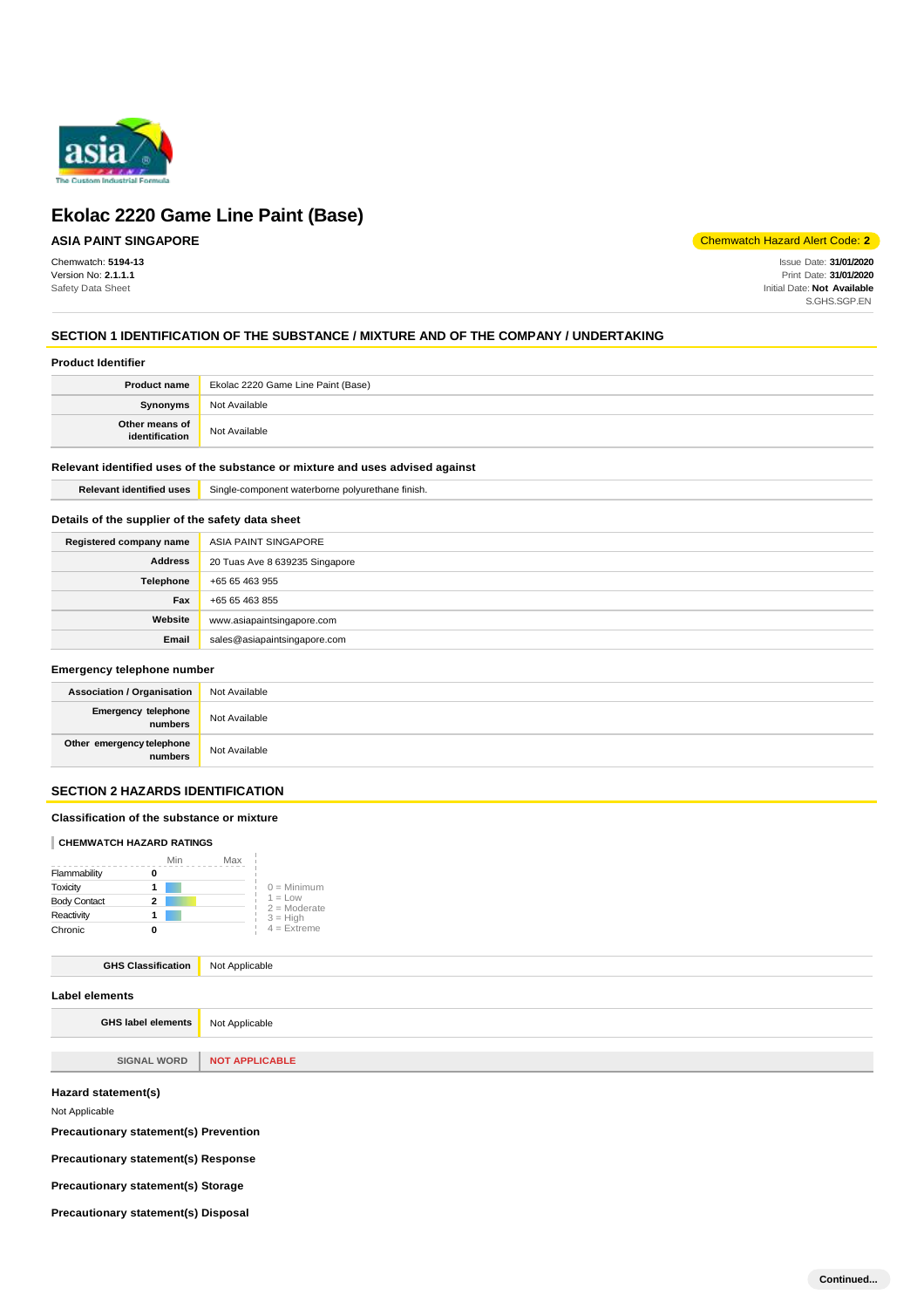## **SECTION 3 COMPOSITION / INFORMATION ON INGREDIENTS**

#### **Substances**

See section below for composition of Mixtures

#### **Mixtures**

| <b>CAS No</b> | %[weight] | Name                                       |
|---------------|-----------|--------------------------------------------|
| 57-55-6       | <5        | propylene glycol                           |
| 111-76-2      | <5        | ethylene glycol monobutyl ether            |
| Not Available | <5        | film forming aid                           |
|               | balance   | Ingredients determined not to be hazardous |

The specific chemical identity and/or exact percentage (concentration) of composition has been withheld as a trade secret.

### **SECTION 4 FIRST AID MEASURES**

### **Description of first aid measures**

| <b>Eye Contact</b>  | If this product comes in contact with the eyes:<br>Wash out immediately with fresh running water.<br>Ensure complete irrigation of the eye by keeping eyelids apart and away from eye and moving the eyelids by occasionally lifting the upper and lower lids.<br>Seek medical attention without delay; if pain persists or recurs seek medical attention.<br>Removal of contact lenses after an eye injury should only be undertaken by skilled personnel.                                |
|---------------------|--------------------------------------------------------------------------------------------------------------------------------------------------------------------------------------------------------------------------------------------------------------------------------------------------------------------------------------------------------------------------------------------------------------------------------------------------------------------------------------------|
| <b>Skin Contact</b> | If skin contact occurs:<br>Immediately remove all contaminated clothing, including footwear.<br>Flush skin and hair with running water (and soap if available).<br>Seek medical attention in event of irritation.                                                                                                                                                                                                                                                                          |
| Inhalation          | If fumes, aerosols or combustion products are inhaled remove from contaminated area.<br>Other measures are usually unnecessary.                                                                                                                                                                                                                                                                                                                                                            |
| Ingestion           | If swallowed do <b>NOT</b> induce vomiting.<br>If vomiting occurs, lean patient forward or place on left side (head-down position, if possible) to maintain open airway and prevent aspiration.<br>Observe the patient carefully.<br>Never give liquid to a person showing signs of being sleepy or with reduced awareness; i.e. becoming unconscious.<br>Give water to rinse out mouth, then provide liquid slowly and as much as casualty can comfortably drink.<br>Seek medical advice. |

### **Indication of any immediate medical attention and special treatment needed**

For acute or short term repeated exposures to ethylene glycol:

- Early treatment of ingestion is important. Ensure emesis is satisfactory.
- Test and correct for metabolic acidosis and hypocalcaemia.
- Apply sustained diuresis when possible with hypertonic mannitol.
- Evaluate renal status and begin haemodialysis if indicated. [I.L.O]
- Rapid absorption is an indication that emesis or lavage is effective only in the first few hours. Cathartics and charcoal are generally not effective.
- ▶ Correct acidosis, fluid/electrolyte balance and respiratory depression in the usual manner. Systemic acidosis (below 7.2) can be treated with intravenous sodium bicarbonate solution. Ethanol therapy prolongs the half-life of ethylene glycol and reduces the formation of toxic metabolites.
- 
- Pyridoxine and thiamine are cofactors for ethylene glycol metabolism and should be given (50 to 100 mg respectively) intramuscularly, four times per day for 2 days. Magnesium is also a cofactor and should be replenished. The status of 4-methylpyrazole, in the treatment regime, is still uncertain. For clearance of the material and its metabolites,
- haemodialysis is much superior to peritoneal dialysis.

#### [Ellenhorn and Barceloux: Medical Toxicology]

It has been suggested that there is a need for establishing a new biological exposure limit before a workshift that is clearly below 100 mmol ethoxy-acetic acids per mole creatinine in morning urine of people occupationally exposed to ethylene glycol ethers. This arises from the finding that an increase in urinary stones may be associated with such exposures. *Laitinen J., et al: Occupational & Environmental Medicine 1996; 53, 595-600*

### **SECTION 5 FIREFIGHTING MEASURES**

### **Extinguishing media**

| There is no restriction on the type of extinguisher which may be used. |
|------------------------------------------------------------------------|
| Use extinguishing media suitable for surrounding area.                 |

#### **Special hazards arising from the substrate or mixture**

| <b>Fire Incompatibility</b>  | Avoid contamination with oxidising agents i.e. nitrates, oxidising acids, chlorine bleaches, pool chlorine etc. as ignition may result                                                                                                                                                                                                                                                                                                                                                                                                             |  |
|------------------------------|----------------------------------------------------------------------------------------------------------------------------------------------------------------------------------------------------------------------------------------------------------------------------------------------------------------------------------------------------------------------------------------------------------------------------------------------------------------------------------------------------------------------------------------------------|--|
| Advice for firefighters      |                                                                                                                                                                                                                                                                                                                                                                                                                                                                                                                                                    |  |
| <b>Fire Fighting</b>         | Alert Fire Brigade and tell them location and nature of hazard.<br>Wear breathing apparatus plus protective gloves in the event of a fire.<br>Prevent, by any means available, spillage from entering drains or water courses.<br>Use fire fighting procedures suitable for surrounding area.<br>DO NOT approach containers suspected to be hot.<br>Cool fire exposed containers with water spray from a protected location.<br>If safe to do so, remove containers from path of fire.<br>Equipment should be thoroughly decontaminated after use. |  |
| <b>Fire/Explosion Hazard</b> | • Non combustible.<br>Not considered to be a significant fire risk.<br>Expansion or decomposition on heating may lead to violent rupture of containers.                                                                                                                                                                                                                                                                                                                                                                                            |  |
|                              |                                                                                                                                                                                                                                                                                                                                                                                                                                                                                                                                                    |  |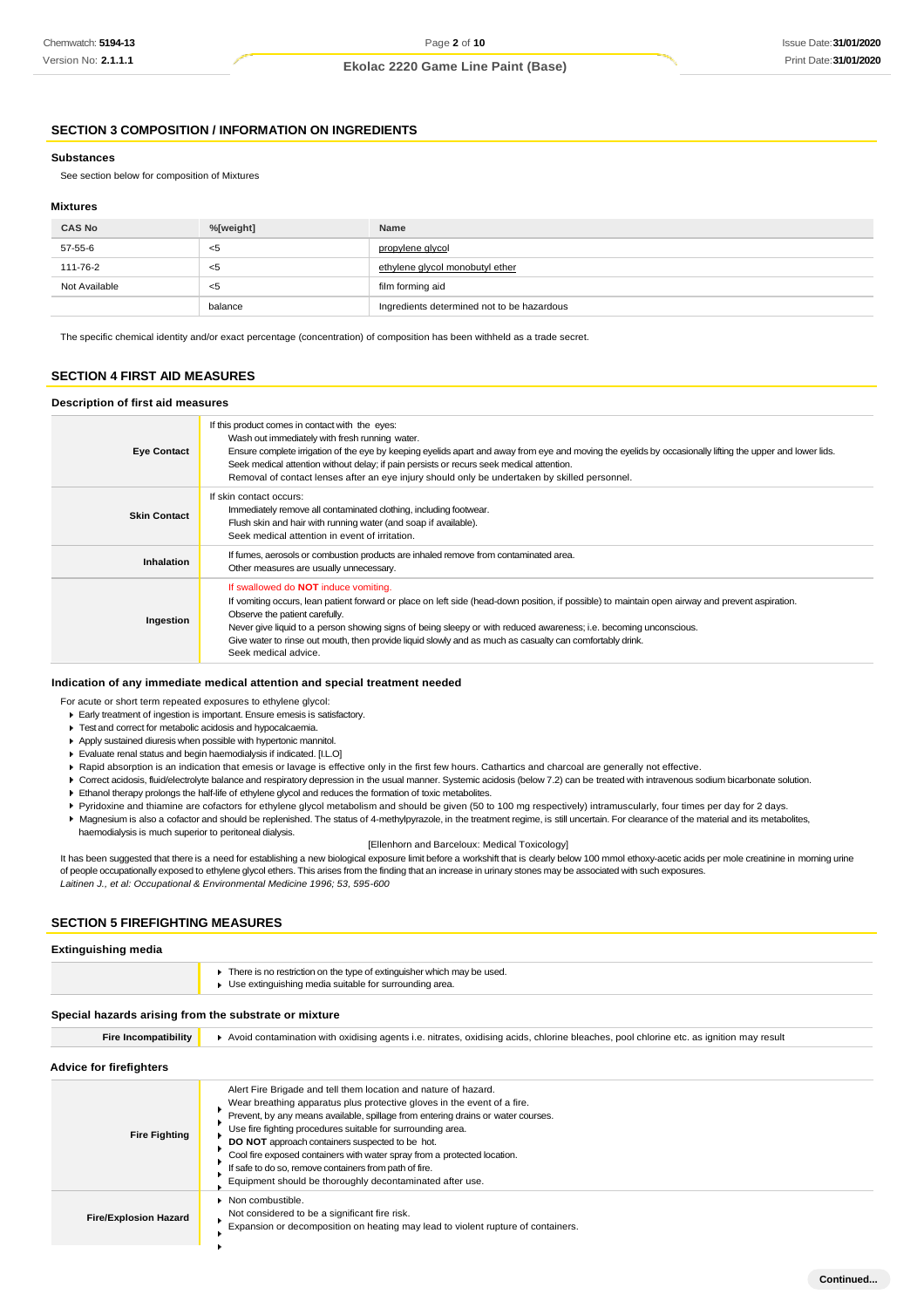Decomposes on heating and may produce toxic fumes of carbon monoxide (CO). May emit acrid smoke.

Decomposition may produce toxic fumes of,: carbon dioxide (CO2), other pyrolysis products typical of burning organic materialMay emit poisonous fumes.May emit corrosive fumes.

### **SECTION 6 ACCIDENTAL RELEASE MEASURES**

## **Personal precautions, protective equipment and emergency procedures**

| <b>Minor Spills</b> | Clean up all spills immediately.<br>Avoid breathing vapours and contact with skin and eyes.<br>Control personal contact with the substance, by using protective equipment.<br>Contain and absorb spill with sand, earth, inert material or vermiculite.<br>Wipe up.<br>Place in a suitable, labelled container for waste disposal.                                                                                                                                                                                                                                                                                                                                                                                                                                                                                               |
|---------------------|----------------------------------------------------------------------------------------------------------------------------------------------------------------------------------------------------------------------------------------------------------------------------------------------------------------------------------------------------------------------------------------------------------------------------------------------------------------------------------------------------------------------------------------------------------------------------------------------------------------------------------------------------------------------------------------------------------------------------------------------------------------------------------------------------------------------------------|
| <b>Major Spills</b> | Moderate hazard.<br>Clear area of personnel and move upwind.<br>Alert Fire Brigade and tell them location and nature of hazard.<br>Wear breathing apparatus plus protective gloves.<br>Prevent, by any means available, spillage from entering drains or water course.<br>Stop leak if safe to do so.<br>Contain spill with sand, earth or vermiculite.<br>Collect recoverable product into labelled containers for recycling.<br>Neutralise/decontaminate residue (see Section 13 for specific agent).<br>Collect solid residues and seal in labelled drums for disposal.<br>Wash area and prevent runoff into drains.<br>After clean up operations, decontaminate and launder all protective clothing and equipment before storing and re-using.<br>If contamination of drains or waterways occurs, advise emergency services. |
|                     | Personal Protective Equipment advice is contained in Section 8 of the SDS.                                                                                                                                                                                                                                                                                                                                                                                                                                                                                                                                                                                                                                                                                                                                                       |

## **SECTION 7 HANDLING AND STORAGE**

| Precautions for safe handling |                                                                                                                                                                                                                                                                                                                                                                                                                                                                                                                                                                                                                                                                                                                                                                                                                                                                                        |
|-------------------------------|----------------------------------------------------------------------------------------------------------------------------------------------------------------------------------------------------------------------------------------------------------------------------------------------------------------------------------------------------------------------------------------------------------------------------------------------------------------------------------------------------------------------------------------------------------------------------------------------------------------------------------------------------------------------------------------------------------------------------------------------------------------------------------------------------------------------------------------------------------------------------------------|
| Safe handling                 | <b>DO NOT</b> allow clothing wet with material to stay in contact with skin<br>Avoid all personal contact, including inhalation.<br>Wear protective clothing when risk of exposure occurs.<br>Use in a well-ventilated area.<br>Avoid contact with moisture.<br>Avoid contact with incompatible materials.<br>When handling, <b>DO NOT</b> eat, drink or smoke.<br>Keep containers securely sealed when not in use.<br>Avoid physical damage to containers.<br>Always wash hands with soap and water after handling.<br>Work clothes should be laundered separately. Launder contaminated clothing before re-use.<br>Use good occupational work practice.<br>Observe manufacturer's storage and handling recommendations contained within this SDS.<br>Atmosphere should be regularly checked against established exposure standards to ensure safe working conditions are maintained. |
| Other information             | Store in original containers.<br>Keep containers securely sealed.<br>Store in a cool, dry, well-ventilated area.<br>Store away from incompatible materials and foodstuff containers.<br>Protect containers against physical damage and check regularly for leaks.<br>Observe manufacturer's storage and handling recommendations contained within this SDS.                                                                                                                                                                                                                                                                                                                                                                                                                                                                                                                            |

### **Conditions for safe storage, including any incompatibilities**

| Suitable container             | Polyethylene or polypropylene container.<br>Packing as recommended by manufacturer.<br>Check all containers are clearly labelled and free from leaks. |
|--------------------------------|-------------------------------------------------------------------------------------------------------------------------------------------------------|
| <b>Storage incompatibility</b> | Avoid reaction with oxidising agents                                                                                                                  |

## **SECTION 8 EXPOSURE CONTROLS / PERSONAL PROTECTION**

### **Control parameters**

## **OCCUPATIONAL EXPOSURE LIMITS (OEL)**

| <b>INGREDIENT DATA</b>                                                 |                                 |                        |                    |               |               |               |
|------------------------------------------------------------------------|---------------------------------|------------------------|--------------------|---------------|---------------|---------------|
| Source                                                                 | Ingredient                      | <b>Material name</b>   | <b>TWA</b>         | <b>STEL</b>   | Peak          | <b>Notes</b>  |
| Singapore Permissible<br><b>Exposure Limits of Toxic</b><br>Substances | ethylene glycol monobutyl ether | 2-Butoxyethanol (EGBE) | 121 mg/m3 / 25 ppm | Not Available | Not Available | Not Available |

## **EMERGENCY LIMITS**

| Ingredient       | Material name                                                        | TEEL-1            | TEEL-2     | TEEL-3     |
|------------------|----------------------------------------------------------------------|-------------------|------------|------------|
| propylene glycol | Propylene glycol; (1,2-Propanediol)                                  | $30 \text{ ma/m}$ | 1300 ma/m3 | 7900 mg/m3 |
|                  | ethylene glycol monobutyl ether Butoxyethanol, 2-; (Glycol ether EB) | 20 ppm            | 20 ppm     | 700 ppm    |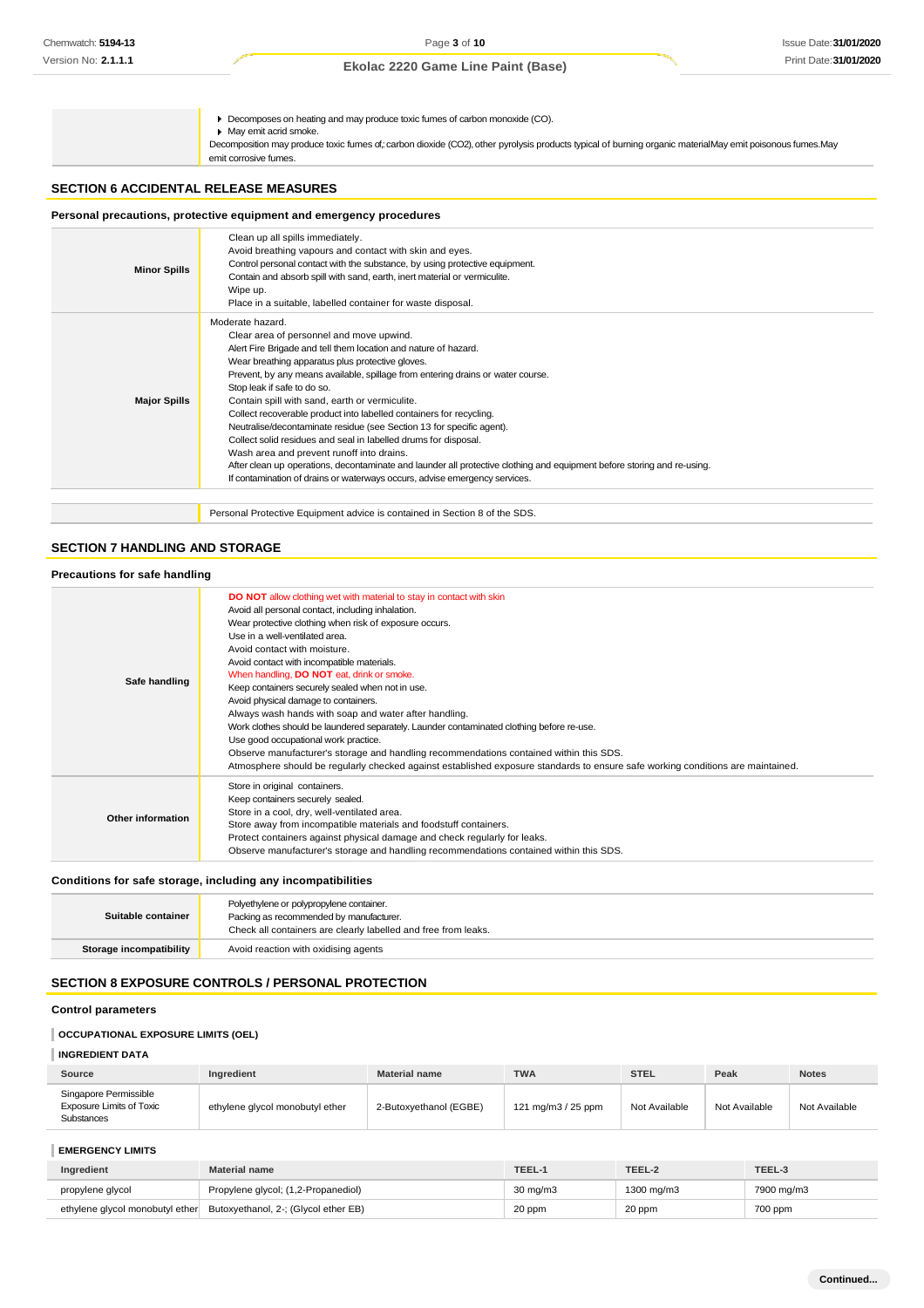| Ingredient                              | Original IDLH | <b>Revised IDLH</b> |
|-----------------------------------------|---------------|---------------------|
| propylene glycol                        | Not Available | Not Available       |
| ethylene glycol monobutyl ether 700 ppm |               | 700 [Unch] ppm      |
| film forming aid                        | Not Available | Not Available       |

| <b>Exposure controls</b>            |                                                                                                                                                                                                                                                                                                                                                                                                                                                                                                                                                                                                                                                                                                                                                                                                                                                                                                                                                                                                                                                                                                                                                                                                                                                                                                                                                                                                                                                                                                                                                                                                                                                                                                                                                                                                                                                                                                                                                                                                                                                                                                                                                                                                                                                                                                                                                                                                                                                                                                                                                                                                                                                                                                                                                                                                                                                                                                                                                                                                                                                                                                  |                                                                                                                                                                    |                                                                                                                                                    |
|-------------------------------------|--------------------------------------------------------------------------------------------------------------------------------------------------------------------------------------------------------------------------------------------------------------------------------------------------------------------------------------------------------------------------------------------------------------------------------------------------------------------------------------------------------------------------------------------------------------------------------------------------------------------------------------------------------------------------------------------------------------------------------------------------------------------------------------------------------------------------------------------------------------------------------------------------------------------------------------------------------------------------------------------------------------------------------------------------------------------------------------------------------------------------------------------------------------------------------------------------------------------------------------------------------------------------------------------------------------------------------------------------------------------------------------------------------------------------------------------------------------------------------------------------------------------------------------------------------------------------------------------------------------------------------------------------------------------------------------------------------------------------------------------------------------------------------------------------------------------------------------------------------------------------------------------------------------------------------------------------------------------------------------------------------------------------------------------------------------------------------------------------------------------------------------------------------------------------------------------------------------------------------------------------------------------------------------------------------------------------------------------------------------------------------------------------------------------------------------------------------------------------------------------------------------------------------------------------------------------------------------------------------------------------------------------------------------------------------------------------------------------------------------------------------------------------------------------------------------------------------------------------------------------------------------------------------------------------------------------------------------------------------------------------------------------------------------------------------------------------------------------------|--------------------------------------------------------------------------------------------------------------------------------------------------------------------|----------------------------------------------------------------------------------------------------------------------------------------------------|
| Appropriate engineering<br>controls | Engineering controls are used to remove a hazard or place a barrier between the worker and the hazard. Well-designed engineering controls can be highly<br>effective in protecting workers and will typically be independent of worker interactions to provide this high level of protection.<br>The basic types of engineering controls are:<br>Process controls which involve changing the way a job activity or process is done to reduce the risk.<br>Enclosure and/or isolation of emission source which keeps a selected hazard "physically" away from the worker and ventilation that strategically "adds" and<br>"removes" air in the work environment. Ventilation can remove or dilute an air contaminant if designed properly. The design of a ventilation system must match<br>the particular process and chemical or contaminant in use.<br>Employers may need to use multiple types of controls to prevent employee overexposure.<br>Local exhaust ventilation usually required. If risk of overexposure exists, wear approved respirator. Correct fit is essential to obtain adequate protection.<br>Supplied-air type respirator may be required in special circumstances. Correct fit is essential to ensure adequate protection.<br>An approved self contained breathing apparatus (SCBA) may be required in some situations.<br>Provide adequate ventilation in warehouse or closed storage area. Air contaminants generated in the workplace possess varying "escape" velocities which, in<br>turn, determine the "capture velocities" of fresh circulating air required to effectively remove the contaminant.<br>Type of Contaminant:<br>solvent, vapours, degreasing etc., evaporating from tank (in still air).<br>aerosols, fumes from pouring operations, intermittent container filling, low speed conveyer transfers, welding, spray drift, plating<br>acid fumes, pickling (released at low velocity into zone of active generation)<br>direct spray, spray painting in shallow booths, drum filling, conveyer loading, crusher dusts, gas discharge (active generation into<br>zone of rapid air motion)<br>grinding, abrasive blasting, tumbling, high speed wheel generated dusts (released at high initial velocity into zone of very high rapid<br>air motion).<br>Within each range the appropriate value depends on:<br>Lower end of the range<br>1: Room air currents minimal or favourable to capture<br>2: Contaminants of low toxicity or of nuisance value only.<br>3: Intermittent, low production.<br>4: Large hood or large air mass in motion<br>Simple theory shows that air velocity falls rapidly with distance away from the opening of a simple extraction pipe. Velocity generally decreases with the square<br>of distance from the extraction point (in simple cases). Therefore the air speed at the extraction point should be adjusted, accordingly, after reference to<br>distance from the contaminating source. The air velocity at the extraction fan, for example, should be a minimum of 1-2 m/s (200-400 f/min) for extraction of | Upper end of the range<br>1: Disturbing room air currents<br>2: Contaminants of high toxicity<br>3: High production, heavy use<br>4: Small hood-local control only | Air Speed:<br>0.25-0.5 m/s (50-100<br>f/min.)<br>0.5-1 m/s (100-200<br>f/min.)<br>1-2.5 m/s (200-500<br>f/min.)<br>2.5-10 m/s (500-2000<br>f/min.) |
| <b>Personal protection</b>          | solvents generated in a tank 2 meters distant from the extraction point. Other mechanical considerations, producing performance deficits within the extraction<br>apparatus, make it essential that theoretical air velocities are multiplied by factors of 10 or more when extraction systems are installed or used.                                                                                                                                                                                                                                                                                                                                                                                                                                                                                                                                                                                                                                                                                                                                                                                                                                                                                                                                                                                                                                                                                                                                                                                                                                                                                                                                                                                                                                                                                                                                                                                                                                                                                                                                                                                                                                                                                                                                                                                                                                                                                                                                                                                                                                                                                                                                                                                                                                                                                                                                                                                                                                                                                                                                                                            |                                                                                                                                                                    |                                                                                                                                                    |
| Eye and face protection             | Safety glasses with side shields.<br>Chemical goggles.<br>▶ Contact lenses may pose a special hazard; soft contact lenses may absorb and concentrate irritants. A written policy document, describing the wearing of<br>lenses or restrictions on use, should be created for each workplace or task. This should include a review of lens absorption and adsorption for the class of<br>chemicals in use and an account of injury experience. Medical and first-aid personnel should be trained in their removal and suitable equipment should be<br>readily available. In the event of chemical exposure, begin eye irrigation immediately and remove contact lens as soon as practicable. Lens should be removed<br>at the first signs of eye redness or irritation - lens should be removed in a clean environment only after workers have washed hands thoroughly. [CDC NIOSH<br>Current Intelligence Bulletin 59], [AS/NZS 1336 or national equivalent]                                                                                                                                                                                                                                                                                                                                                                                                                                                                                                                                                                                                                                                                                                                                                                                                                                                                                                                                                                                                                                                                                                                                                                                                                                                                                                                                                                                                                                                                                                                                                                                                                                                                                                                                                                                                                                                                                                                                                                                                                                                                                                                                     |                                                                                                                                                                    |                                                                                                                                                    |
| <b>Skin protection</b>              | See Hand protection below                                                                                                                                                                                                                                                                                                                                                                                                                                                                                                                                                                                                                                                                                                                                                                                                                                                                                                                                                                                                                                                                                                                                                                                                                                                                                                                                                                                                                                                                                                                                                                                                                                                                                                                                                                                                                                                                                                                                                                                                                                                                                                                                                                                                                                                                                                                                                                                                                                                                                                                                                                                                                                                                                                                                                                                                                                                                                                                                                                                                                                                                        |                                                                                                                                                                    |                                                                                                                                                    |
| <b>Hands/feet protection</b>        | ▶ Wear chemical protective gloves, e.g. PVC.<br>▶ Wear safety footwear or safety gumboots, e.g. Rubber<br>NOTE:<br>The material may produce skin sensitisation in predisposed individuals. Care must be taken, when removing gloves and other protective equipment, to avoid<br>all possible skin contact.<br>► Contaminated leather items, such as shoes, belts and watch-bands should be removed and destroyed.<br>The selection of suitable gloves does not only depend on the material, but also on further marks of quality which vary from manufacturer to manufacturer. Where<br>the chemical is a preparation of several substances, the resistance of the glove material can not be calculated in advance and has therefore to be checked prior<br>to the application.<br>The exact break through time for substances has to be obtained from the manufacturer of the protective gloves and has to be observed when making a final<br>choice.<br>Suitability and durability of glove type is dependent on usage. Important factors in the selection of gloves include:<br>Firequency and duration of contact,<br>chemical resistance of glove material,<br>▶ glove thickness and<br>$\bullet$ dexterity<br>Select gloves tested to a relevant standard (e.g. Europe EN 374, US F739, AS/NZS 2161.1 or national equivalent).<br>▶ When prolonged or frequently repeated contact may occur, a glove with a protection class of 5 or higher (breakthrough time greater than 240 minutes<br>according to EN 374, AS/NZS 2161.10.1 or national equivalent) is recommended.<br>> When only brief contact is expected, a glove with a protection class of 3 or higher (breakthrough time greater than 60 minutes according to EN 374, AS/NZS<br>2161.10.1 or national equivalent) is recommended.                                                                                                                                                                                                                                                                                                                                                                                                                                                                                                                                                                                                                                                                                                                                                                                                                                                                                                                                                                                                                                                                                                                                                                                                                                                                                              |                                                                                                                                                                    |                                                                                                                                                    |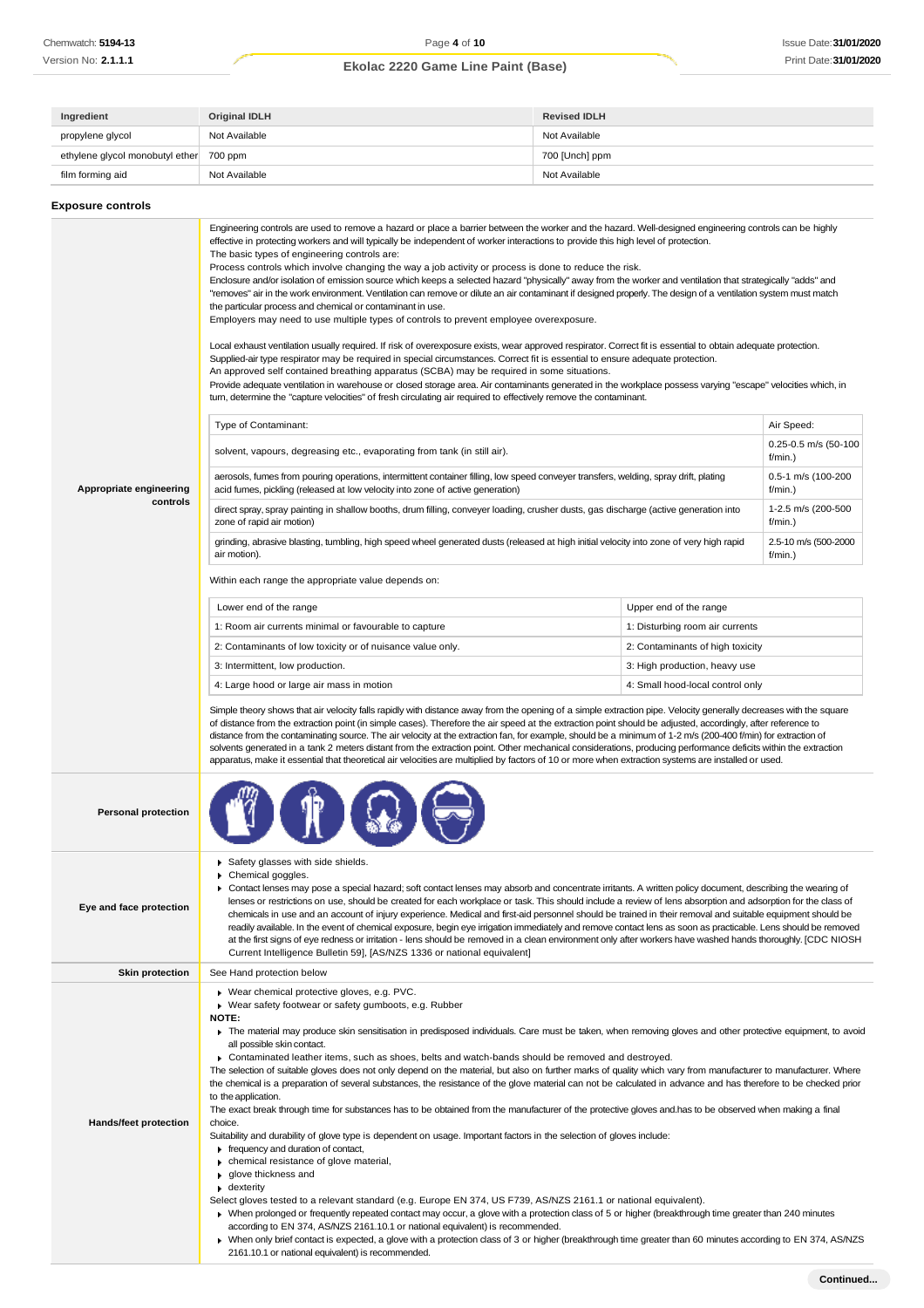|                        | Some glove polymer types are less affected by movement and this should be taken into account when considering gloves for long-term use.<br>Contaminated gloves should be replaced.<br>Gloves must only be wom on clean hands. After using gloves, hands should be washed and dried thoroughly. Application of a non-perfumed moisturiser is<br>recommended. |
|------------------------|-------------------------------------------------------------------------------------------------------------------------------------------------------------------------------------------------------------------------------------------------------------------------------------------------------------------------------------------------------------|
| <b>Body protection</b> | See Other protection below                                                                                                                                                                                                                                                                                                                                  |
| Other protection       | Overalls.<br>P.V.C. apron.<br>Barrier cream.<br>Skin cleansing cream.<br>Eye wash unit.                                                                                                                                                                                                                                                                     |
| <b>Thermal hazards</b> | Not Available                                                                                                                                                                                                                                                                                                                                               |

### **Recommended material(s)**

**GLOVE SELECTION INDEX**

Glove selection is based on a modified presentation of the:

*"***Forsberg Clothing Performance Index".**

The effect(s) of the following substance(s) are taken into account in the *computergenerated* selection:

Ekolac 2220 Game Line Paint (Base)

| <b>Material</b>             | <b>CPI</b> |
|-----------------------------|------------|
| <b>BUTYL</b>                | C          |
| NAT+NEOPR+NITRILE           | C          |
| NATURAL RUBBER              | C          |
| <b>NEOPRENE</b>             | C          |
| <b>NITRILE</b>              | C          |
| PE/EVAL/PE                  | C          |
| <b>PVA</b>                  | C          |
| <b>PVC</b>                  | C          |
| SARANEX-23                  | C          |
| ##ethylene glycol monobutyl | ether      |

### \* CPI - Chemwatch Performance Index

A: Best Selection

B: Satisfactory; may degrade after 4 hours continuous immersion

C: Poor to Dangerous Choice for other than short term immersion

**NOTE**: As a series of factors will influence the actual performance of the glove, a final selection must be based on detailed observation. -

\* Where the glove is to be used on a short term, casual or infrequent basis, factors such as "feel" or convenience (e.g. disposability), may dictate a choice of gloves which might otherwise be unsuitable following long-term or frequent use. A qualified practitioner should be consulted.

### **SECTION 9 PHYSICAL AND CHEMICAL PROPERTIES**

**Information on basic physical and chemical properties**

| Appearance                                      | Clear or coloured liquid; mixes with water. |                                                   |                |
|-------------------------------------------------|---------------------------------------------|---------------------------------------------------|----------------|
|                                                 |                                             |                                                   |                |
| <b>Physical state</b>                           | Liquid                                      | Relative density (Water = 1)                      | ~1             |
| Odour                                           | Not Available                               | <b>Partition coefficient</b><br>n-octanol / water | Not Available  |
| <b>Odour threshold</b>                          | Not Available                               | Auto-ignition temperature<br>$(^{\circ}C)$        | Not Applicable |
| pH (as supplied)                                | Not Available                               | Decomposition<br>temperature                      | Not Available  |
| Melting point / freezing<br>point (°C)          | Not Available                               | Viscosity (cSt)                                   | Not Available  |
| Initial boiling point and<br>boiling range (°C) | Not Available                               | Molecular weight (g/mol)                          | Not Applicable |
| Flash point (°C)                                | Not Applicable                              | <b>Taste</b>                                      | Not Available  |
| <b>Evaporation rate</b>                         | Not Available                               | <b>Explosive properties</b>                       | Not Available  |
| Flammability                                    | Not Applicable                              | <b>Oxidising properties</b>                       | Not Available  |
| Upper Explosive Limit (%)                       | Not Applicable                              | Surface Tension (dyn/cm or<br>$mN/m$ )            | Not Available  |
| Lower Explosive Limit (%)                       | Not Applicable                              | <b>Volatile Component (%vol)</b>                  | $6 - 10$       |
| Vapour pressure (kPa)                           | Not Available                               | Gas group                                         | Not Available  |
| Solubility in water (g/L)                       | Miscible                                    | pH as a solution (1%)                             | Not Available  |
| Vapour density (Air = 1)                        | Not Available                               | VOC g/L                                           | Not Available  |

## **Respiratory protection**

Type A-P Filter of sufficient capacity. (AS/NZS 1716 & 1715, EN 143:2000 & 149:2001, ANSI Z88 or national equivalent)

Where the concentration of gas/particulates in the breathing zone, approaches or exceeds the "Exposure Standard" (or ES), respiratory protection is required.

Degree of protection varies with both face-piece and Class of filter; the nature of protection varies with Type of filter.

| <b>Required Minimum</b><br><b>Protection Factor</b> | <b>Half-Face</b><br>Respirator    | <b>Full-Face</b><br>Respirator | <b>Powered Air</b><br>Respirator       |
|-----------------------------------------------------|-----------------------------------|--------------------------------|----------------------------------------|
| up to $5 \times ES$                                 | A-AUS / Class 1<br>P <sub>2</sub> |                                | A-PAPR-AUS /<br>Class 1 P <sub>2</sub> |
| up to $25 \times ES$                                | Air-line*                         | $A-2$ P <sub>2</sub>           | A-PAPR-2 P2                            |
| up to $50 \times ES$                                |                                   | $A-3P2$                        | ٠                                      |
| $50+ x ES$                                          |                                   | Air-line**                     |                                        |

### ^ - Full-face

A(All classes) = Organic vapours, B AUS or B1 = Acid gasses, B2 = Acid gas or hydrogen cyanide(HCN), B3 = Acid gas or hydrogen cyanide(HCN), E = Sulfur dioxide(SO2), G = Agricultural chemicals,  $K =$  Ammonia(NH3), Hg = Mercury, NO = Oxides of nitrogen, MB = Methyl bromide, AX = Low boiling point organic compounds(below 65 degC)

**Continued...**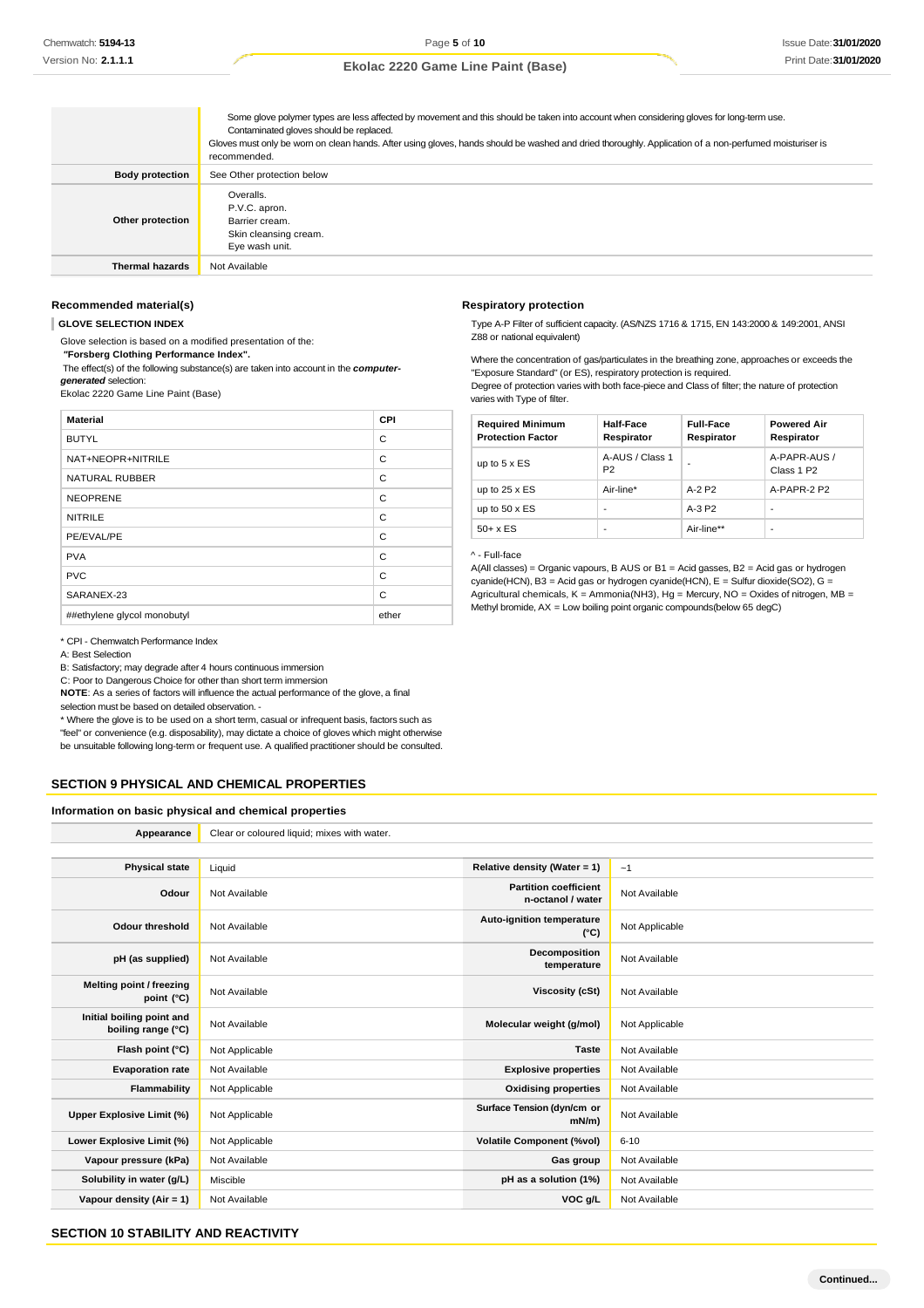| Reactivity                                 | See section 7                                                                                                                    |
|--------------------------------------------|----------------------------------------------------------------------------------------------------------------------------------|
| <b>Chemical stability</b>                  | Unstable in the presence of incompatible materials.<br>Product is considered stable.<br>Hazardous polymerisation will not occur. |
| Possibility of hazardous<br>reactions      | See section 7                                                                                                                    |
| <b>Conditions to avoid</b>                 | See section 7                                                                                                                    |
| Incompatible materials                     | See section 7                                                                                                                    |
| <b>Hazardous decomposition</b><br>products | See section 5                                                                                                                    |

## **SECTION 11 TOXICOLOGICAL INFORMATION**

## **Information on toxicological effects**

| Inhaled             | The material is not thought to produce either adverse health effects or irritation of the respiratory tract following inhalation (as classified by EC Directives<br>using animal models). Nevertheless, adverse systemic effects have been produced following exposure of animals by at least one other route and good hygiene<br>practice requires that exposure be kept to a minimum and that suitable control measures be used in an occupational setting.                                                                                                                                                                               |
|---------------------|---------------------------------------------------------------------------------------------------------------------------------------------------------------------------------------------------------------------------------------------------------------------------------------------------------------------------------------------------------------------------------------------------------------------------------------------------------------------------------------------------------------------------------------------------------------------------------------------------------------------------------------------|
| Ingestion           | Accidental ingestion of the material may be damaging to the health of the individual.<br>Considered an unlikely route of entry in commercial/industrial environments                                                                                                                                                                                                                                                                                                                                                                                                                                                                        |
| <b>Skin Contact</b> | The material is not thought to produce adverse health effects or skin irritation following contact (as classified by EC Directives using animal models).<br>Nevertheless, good hygiene practice requires that exposure be kept to a minimum and that suitable gloves be used in an occupational setting.<br>Open cuts, abraded or irritated skin should not be exposed to this material<br>Entry into the blood-stream, through, for example, cuts, abrasions or lesions, may produce systemic injury with harmful effects. Examine the skin prior to the use<br>of the material and ensure that any external damage is suitably protected. |
| Eye                 | Although the liquid is not thought to be an irritant (as classified by EC Directives), direct contact with the eye may produce transient discomfort characterised<br>by tearing or conjunctival redness (as with windburn).                                                                                                                                                                                                                                                                                                                                                                                                                 |
| Chronic             | Substance accumulation, in the human body, may occur and may cause some concern following repeated or long-term occupational exposure.<br>There is limited evidence that, skin contact with this product is more likely to cause a sensitisation reaction in some persons compared to the general<br>population.<br>There is some evidence from animal testing that exposure to this material may result in toxic effects to the unborn baby.<br>Based on experience with similar materials, there is a possibility that exposure to the material may reduce fertility in humans at levels which do not cause other<br>toxic effects.       |

| Ekolac 2220 Game Line<br>Paint (Base) | <b>TOXICITY</b><br>Not Available                                                                                                                                                                                                | <b>IRRITATION</b><br>Not Available                                                                                                                         |
|---------------------------------------|---------------------------------------------------------------------------------------------------------------------------------------------------------------------------------------------------------------------------------|------------------------------------------------------------------------------------------------------------------------------------------------------------|
| propylene glycol                      | <b>TOXICITY</b><br>Dermal (rabbit) LD50: >2000 mg/kg <sup>[1]</sup><br>Oral (rat) LD50: 20000 mg/kgd <sup>[2]</sup>                                                                                                             | <b>IRRITATION</b><br>Eye (rabbit): 100 mg - mild<br>Eye (rabbit): 500 mg/24h - mild<br>Skin(human):104 mg/3d Intermit Mod<br>Skin(human):500 mg/7days mild |
| ethylene glycol monobutyl<br>ether    | <b>TOXICITY</b><br>dermal (rat) LD50: >2000 mg/kg <sup>[1]</sup><br>Inhalation (rat) LC50: 450 ppm/4H <sup>[2]</sup><br>Oral (rat) LD50: 250 mg/kg <sup>[2]</sup>                                                               | <b>IRRITATION</b><br>* [Union Carbide]<br>Eye (rabbit): 100 mg SEVERE<br>Eye (rabbit): 100 mg/24h-moderate<br>Skin (rabbit): 500 mg, open; mild            |
| Legend:                               | 1. Value obtained from Europe ECHA Registered Substances - Acute toxicity 2.* Value obtained from manufacturer's SDS. Unless otherwise specified data<br>extracted from RTECS - Register of Toxic Effect of chemical Substances |                                                                                                                                                            |

| <b>PROPYLENE GLYCOL</b> | The material may cause skin irritation after prolonged or repeated exposure and may produce on contact skin redness, swelling, the production of vesicles,<br>scaling and thickening of the skin.<br>The acute oral toxicity of propylene glycol is very low, and large quantities are required to cause perceptible health damage in humans. Serious toxicity<br>generally occurs only at plasma concentrations over 1 g/L, which requires extremely high intake over a relatively short period of time. It would be nearly<br>impossible to reach toxic levels by consuming foods or supplements, which contain at most 1 g/kg of PG. Cases of propylene glycol poisoning are usually<br>related to either inappropriate intravenous administration or accidental ingestion of large quantities by children. The potential for long-term oral toxicity is<br>also low. Because of its low chronic oral toxicity, propylene glycol was classified by the U.S. Food and Drug Administration as "generally recognized as<br>safe" (GRAS) for use as a direct food additive.<br>Prolonged contact with propylene glycol is essentially non-irritating to the skin. Undiluted propylene glycol is minimally irritating to the eye, and can<br>produce slight transient conjunctivitis (the eye recovers after the exposure is removed). Exposure to mists may cause eye irritation, as well as upper<br>respiratory tract irritation. Inhalation of the propylene glycol vapours appears to present no significant hazard in ordinary applications. However, limited<br>human experience indicates that inhalation of propylene glycol mists could be irritating to some individuals It is therefore recommended that propylene<br>glycol not be used in applications where inhalation exposure or human eye contact with the spray mists of these materials is likely, such as fogs for<br>theatrical productions or antifreeze solutions for emergency eye wash stations.<br>Propylene glycol is metabolised in the human body into pyruvic acid (a normal part of the glucose-metabolism process, readily converted to energy), acetic<br>acid (handled by ethanol-metabolism), lactic acid (a normal acid generally abundant during digestion), and propionaldehyde (a potentially hazardous<br>substance).<br>Propylene glycol shows no evidence of being a carcinogen or of being genotoxic.<br>Research has suggested that individuals who cannot tolerate propylene glycol probably experience a special form of irritation, but that they only rarely<br>develop allergic contact dermatitis. Other investigators believe that the incidence of allergic contact dermatitis to propylene glycol may be greater than 2%<br>in patients with eczema. |
|-------------------------|----------------------------------------------------------------------------------------------------------------------------------------------------------------------------------------------------------------------------------------------------------------------------------------------------------------------------------------------------------------------------------------------------------------------------------------------------------------------------------------------------------------------------------------------------------------------------------------------------------------------------------------------------------------------------------------------------------------------------------------------------------------------------------------------------------------------------------------------------------------------------------------------------------------------------------------------------------------------------------------------------------------------------------------------------------------------------------------------------------------------------------------------------------------------------------------------------------------------------------------------------------------------------------------------------------------------------------------------------------------------------------------------------------------------------------------------------------------------------------------------------------------------------------------------------------------------------------------------------------------------------------------------------------------------------------------------------------------------------------------------------------------------------------------------------------------------------------------------------------------------------------------------------------------------------------------------------------------------------------------------------------------------------------------------------------------------------------------------------------------------------------------------------------------------------------------------------------------------------------------------------------------------------------------------------------------------------------------------------------------------------------------------------------------------------------------------------------------------------------------------------------------------------------------------------------------------------------------------------------------------------------------------------------------------------------------------------------------------------------------------------------|
|-------------------------|----------------------------------------------------------------------------------------------------------------------------------------------------------------------------------------------------------------------------------------------------------------------------------------------------------------------------------------------------------------------------------------------------------------------------------------------------------------------------------------------------------------------------------------------------------------------------------------------------------------------------------------------------------------------------------------------------------------------------------------------------------------------------------------------------------------------------------------------------------------------------------------------------------------------------------------------------------------------------------------------------------------------------------------------------------------------------------------------------------------------------------------------------------------------------------------------------------------------------------------------------------------------------------------------------------------------------------------------------------------------------------------------------------------------------------------------------------------------------------------------------------------------------------------------------------------------------------------------------------------------------------------------------------------------------------------------------------------------------------------------------------------------------------------------------------------------------------------------------------------------------------------------------------------------------------------------------------------------------------------------------------------------------------------------------------------------------------------------------------------------------------------------------------------------------------------------------------------------------------------------------------------------------------------------------------------------------------------------------------------------------------------------------------------------------------------------------------------------------------------------------------------------------------------------------------------------------------------------------------------------------------------------------------------------------------------------------------------------------------------------------------|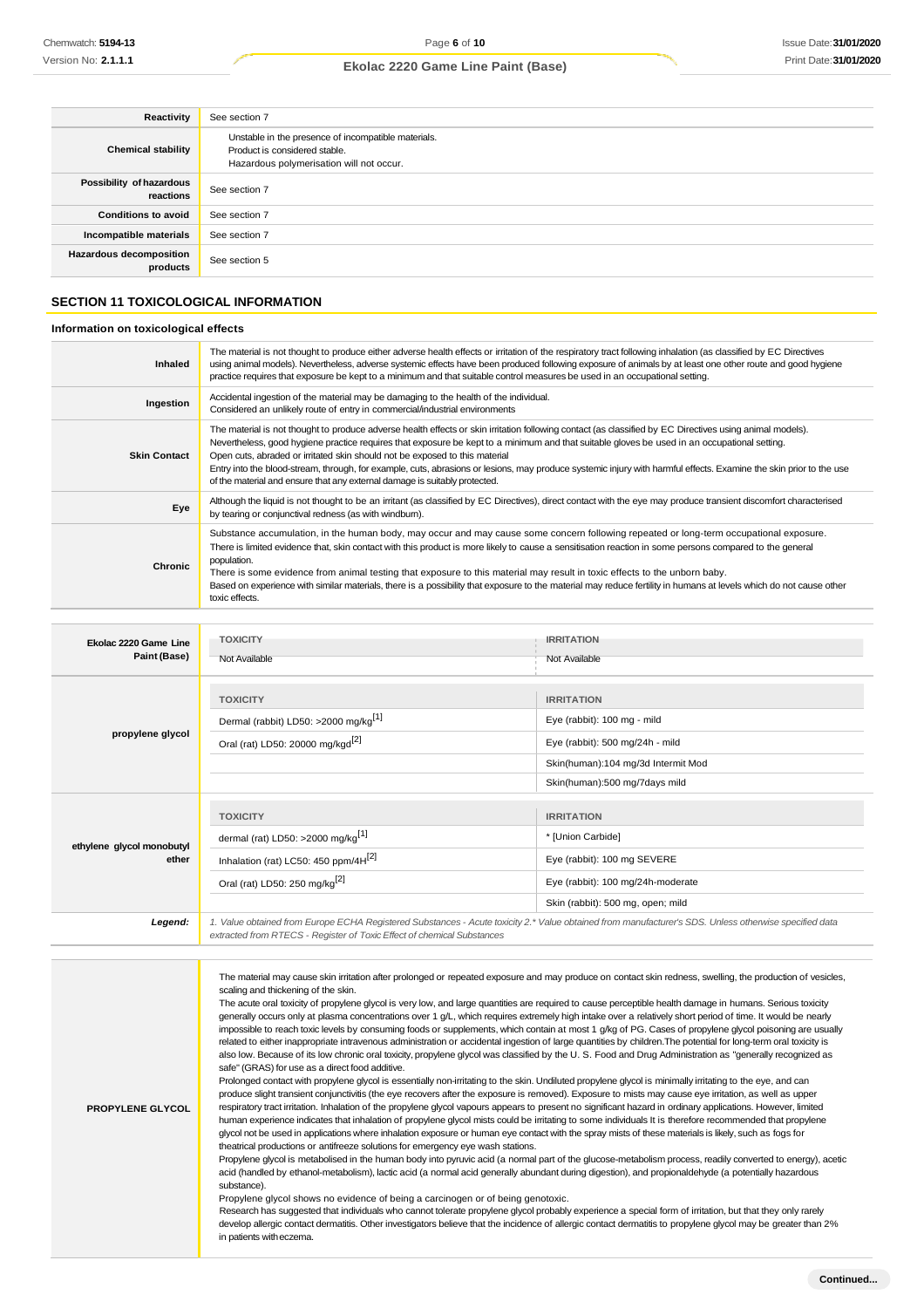|                                           | One study strongly suggests a connection between airborne concentrations of propylene glycol in houses and development of asthma and allergic<br>reactions, such as rhinitis or hives in children<br>Another study suggested that the concentrations of PGEs (counted as the sum of propylene glycol and glycol ethers) in indoor air, particularly bedroom air,<br>is linked to increased risk of developing numerous respiratory and immune disorders in children, including asthma, hay fever, eczema, and allergies, with<br>increased risk ranging from 50% to 180%. This concentration has been linked to use of water-based paints and water-based system cleansers.<br>Patients with vulvodynia and interstitial cystitis may be especially sensitive to propylene glycol. Women suffering with yeast infections may also notice that<br>some over the counter creams can cause intense burning. Post menopausal women who require the use of an eostrogen cream may notice that brand<br>name creams made with propylene glycol often create extreme, uncomfortable buming along the vulva and perianal area. Additionally, some electronic<br>cigarette users who inhale propylene glycol vapor may experience dryness of the throat or shortness of breath. As an alternative, some suppliers will put<br>Vegetable Glycerin in the "e-liquid" for those who are allergic (or have bad reactions) to propylene glycol.<br>Adverse responses to intravenous administration of drugs which use PG as an excipient have been seen in a number of people, particularly with large<br>dosages thereof. Responses may include "hypotension, bradycardia QRS and T abnormalities on the ECG, arrhythmia, cardiac arrest, serum<br>hyperosmolality, lactic acidosis, and haemolysis". A high percentage (12% to 42%) of directly-injected propylene glycol is eliminated/secreted in urine<br>unaltered depending on dosage, with the remainder appearing in its glucuronide-form. The speed of renal filtration decreases as dosage increases, which<br>may be due to propylene glycol's mild anesthetic / CNS-depressant -properties as an alcohol. In one case, intravenous administration of propylene glycol-<br>suspended nitroglycerin to an elderly man may have induced coma and acidosis.<br>Propylene glycol is an approved food additive for dog food under the category of animal feed and is generally recognized as safe for dogs with an LD50 of<br>9 mL/kg. The LD50 is higher for most laboratory animals (20 mL/kg)<br>Similarly, propylene glycol is an approved food additive for human food as well. The exception is that it is prohibited for use in food for cats due to links to<br>Heinz body anemia.                                                                                                                                                                                                                                                                                                                                                                                                                                                                                                                                                                                                                                                                                                                                                                                                                                                                                                                                                                                                                                                                                                                                                                                                                                                                                                                                                                                                                                                                                                                                                                                                                                                                                                                                                                                                                                                                                                                                                                                                                                                                                                                                                                                                                                                                                                                                                                                                                                                                                                                                                                                                                                                                                                                                                                                                                                                                                                                                                                                                                                                                                                                                                                                                                                                                                                                                                                                                                                                                                                                                                                                                                                                                                                                                                                                                                                                                                                                                                                                                                                                                                                                                                                                                                                                                                                                                                                                                                                                                                                                                                                                                                                                                                                                                                                                                                                                                                                                                                                                                                                                                                                                                                                                                                                                                                                                                                                                                                                                                                                                                                                                                                         |
|-------------------------------------------|-------------------------------------------------------------------------------------------------------------------------------------------------------------------------------------------------------------------------------------------------------------------------------------------------------------------------------------------------------------------------------------------------------------------------------------------------------------------------------------------------------------------------------------------------------------------------------------------------------------------------------------------------------------------------------------------------------------------------------------------------------------------------------------------------------------------------------------------------------------------------------------------------------------------------------------------------------------------------------------------------------------------------------------------------------------------------------------------------------------------------------------------------------------------------------------------------------------------------------------------------------------------------------------------------------------------------------------------------------------------------------------------------------------------------------------------------------------------------------------------------------------------------------------------------------------------------------------------------------------------------------------------------------------------------------------------------------------------------------------------------------------------------------------------------------------------------------------------------------------------------------------------------------------------------------------------------------------------------------------------------------------------------------------------------------------------------------------------------------------------------------------------------------------------------------------------------------------------------------------------------------------------------------------------------------------------------------------------------------------------------------------------------------------------------------------------------------------------------------------------------------------------------------------------------------------------------------------------------------------------------------------------------------------------------------------------------------------------------------------------------------------------------------------------------------------------------------------------------------------------------------------------------------------------------------------------------------------------------------------------------------------------------------------------------------------------------------------------------------------------------------------------------------------------------------------------------------------------------------------------------------------------------------------------------------------------------------------------------------------------------------------------------------------------------------------------------------------------------------------------------------------------------------------------------------------------------------------------------------------------------------------------------------------------------------------------------------------------------------------------------------------------------------------------------------------------------------------------------------------------------------------------------------------------------------------------------------------------------------------------------------------------------------------------------------------------------------------------------------------------------------------------------------------------------------------------------------------------------------------------------------------------------------------------------------------------------------------------------------------------------------------------------------------------------------------------------------------------------------------------------------------------------------------------------------------------------------------------------------------------------------------------------------------------------------------------------------------------------------------------------------------------------------------------------------------------------------------------------------------------------------------------------------------------------------------------------------------------------------------------------------------------------------------------------------------------------------------------------------------------------------------------------------------------------------------------------------------------------------------------------------------------------------------------------------------------------------------------------------------------------------------------------------------------------------------------------------------------------------------------------------------------------------------------------------------------------------------------------------------------------------------------------------------------------------------------------------------------------------------------------------------------------------------------------------------------------------------------------------------------------------------------------------------------------------------------------------------------------------------------------------------------------------------------------------------------------------------------------------------------------------------------------------------------------------------------------------------------------------------------------------------------------------------------------------------------------------------------------------------------------------------------------------------------------------------------------------------------------------------------------------------------------------------------------------------------------------------------------------------------------------------------------------------------------------------------------------------------------------------------------------------------------------------------------------------------------------------------------------------------------------------------------------------------------------------------------------------------------------------------------------------------------------------------------------------------------------------------------------------------------------------------------------------------------------------------------------------------------------------------------------------------------------------------------------------------------------------------------------------------------------------------------------------------------------------------------------------------------------------------------------------------------------------------------------------------------------------------------------------------------------------------------------------------------------------------------------------------------------------------------------------------------------------------------------------------------------------------------------------------------------------------------------------------------------------------------------------------------------------------------------------------------------------------------------------------------------------------------------------------------------------------------------------------------------------------------------------------------------------------------------------------------------------------------------------------------------------------------------------|
| ETHYLENE GLYCOL<br><b>MONOBUTYL ETHER</b> | The material may produce severe irritation to the eye causing pronounced inflammation. Repeated or prolonged exposure to irritants may produce<br>conjunctivitis.<br>The material may cause skin irritation after prolonged or repeated exposure and may produce on contact skin redness, swelling, the production of vesicles,<br>scaling and thickening of the skin.<br>For ethylene glycol monoalkyl ethers and their acetates (EGMAEs):<br>Typical members of this category are ethylene glycol propylene ether (EGPE), ethylene glycol butyl ether (EGBE) and ethylene glycol hexyl ether (EGHE)<br>and their acetates.<br>EGMAEs are substrates for alcohol dehydrogenase isozyme ADH-3, which catalyzes the conversion of their terminal alcohols to aldehydes (which are<br>transient metabolites). Further, rapid conversion of the aldehydes by aldehyde dehydrogenase produces alkoxyacetic acids, which are the predominant<br>urinary metabolites of mono substituted glycol ethers.<br>Acute Toxicity: Oral LD50 values in rats for all category members range from 739 (EGHE) to 3089 mg/kg bw (EGPE), with values increasing with<br>decreasing molecular weight. Four to six hour acute inhalation toxicity studies were conducted for these chemicals in rats at the highest vapour<br>concentrations practically achievable. Values range from LC0 > 85 ppm (508 mg/m3) for EGHE, LC50 > 400ppm (2620 mg/m3) for EGBEA to LC50 ><br>2132 ppm (9061 mg/m3) for EGPE. No lethality was observed for any of these materials under these conditions. Dermal LD50 values in rabbits range from<br>435 mg/kg bw (EGBE) to 1500 mg/kg bw (EGBEA). Overall these category members can be considered to be of low to moderate acute toxicity. All category<br>members cause reversible irritation to skin and eyes, with EGBEA less irritating and EGHE more irritating than the other category members. EGPE and<br>EGBE are not sensitisers in experimental animals or humans. Signs of acute toxicity in rats, mice and rabbits are consistent with haemolysis (with the<br>exception of EGHE) and non-specific CNS depression typical of organic solvents in general. Alkoxyacetic acid metabolites, propoxyacetic acid (PAA) and<br>butoxyacetic acid (BAA), are responsible for the red blood cell hemolysis. Signs of toxicity in humans deliberately ingesting cleaning fluids containing<br>9-22% EGBE are similar to those of rats, with the exception of haemolysis. Although decreased blood haemoglobin and/or haemoglobinuria were observed<br>in some of the human cases, it is not clear if this was due to haemolysis or haemodilution as a result of administration of large volumes of fluid. Red blood<br>cells of humans are many-fold more resistant to toxicity from EGPE and EGBE in vitro than those of rats.<br>Repeat dose toxicity: The fact that the NOAEL for repeated dose toxicity of EGBE is less than that of EGPE is consistent with red blood cells being more<br>sensitive to EGBE than EGPE. Blood from mice, rats, hamsters, rabbits and baboons were sensitive to the effects of BAA in vitro and displayed similar<br>responses, which included erythrocyte swelling (increased haematocrit and mean corpuscular hemoglobin), followed by hemolysis. Blood from humans,<br>pigs, dogs, cats, and guinea pigs was less sensitive to haemolysis by BAA in vitro.<br>Mutagenicity: In the absence and presence of metabolic activation, EGBE tested negative for mutagenicity in Ames tests conducted in S.<br>typhimurium strains TA97, TA98, TA100, TA1535 and TA1537 and EGHE tested negative in strains TA98, TA100, TA1535, TA1537 and TA1538. In<br>vitro cytogenicity and sister chromatid exchange assays with EGBE and EGHE in Chinese Hamster Ovary Cells with and without metabolic activation and<br>in vivo micronucleus tests with EGBE in rats and mice were negative, indicating that these glycol ethers are not genotoxic.<br>Carcinogenicity: In a 2-year inhalation chronic toxicity and carcinogenicity study with EGBE in rats and mice a significant increase in the incidence of<br>liver haemangiosarcomas was seen in male mice and forestomach tumours in female mice. It was decided that based on the mode of action data available,<br>there was no significant hazard for humancarcinogenicity<br>Reproductive and developmental toxicity. The results of reproductive and developmental toxicity studies indicate that the glycol ethers in this category<br>are not selectively toxic to the reproductive system or developing fetus, developmental toxicity is secondary to maternal toxicity. The repeated dose toxicity<br>studies in which reproductive organs were examined indicate that the members of this category are not associated with toxicity to reproductive organs<br>(including the testes).<br>Results of the developmental toxicity studies conducted via inhalation exposures during gestation periods on EGPE (rabbits -125, 250, 500 ppm or 531,<br>1062, or 2125 mg/m3 and rats - 100, 200, 300, 400 ppm or 425, 850, 1275, or 1700 mg/m3), EGBE (rat and rabbit - 25, 50, 100, 200 ppm or 121, 241, 483,<br>or 966 mg/m3), and EGHE (rat and rabbit - 20.8, 41.4, 79.2 ppm or 124, 248, or 474 mg/m3) indicate that the members of the category are not teratogenic.<br>The NOAELs for developmental toxicity are greater than 500 ppm or 2125 mg/m3 (rabbit-EGPE), 100 ppm or 425 mg/m3 (rat-EGPE), 50 ppm or 241<br>mg/m3 (rat EGBE) and 100 ppm or 483 mg/m3 (rabbit EGBE) and greater than 79.2 ppm or 474 mg/m3 (rat and rabbit-EGHE).<br>Exposure of pregnant rats to ethylene glycol monobutyl ether (2-butoxyethanol) at 100 ppm or rabbits at 200 ppm during organogenesis resulted in<br>maternal toxicity and embryotoxicity including a decreased number of viable implantations per litter. Slight foetoxicity in the form of poorly ossified or<br>unossified skeletal elements was also apparent in rats. Teratogenic effects were not observed in other species.<br>At least one researcher has stated that the reproductive effects were less than that of other monoalkyl ethers of ethylene glycol.<br>Chronic exposure may cause anaemia, macrocytosis, abnormally large red cells and abnormal red cell fragility.<br>Exposure of male and female rats and mice for 14 weeks to 2 years produced a regenerative haemolytic anaemia and subsequent effects on the<br>haemopoietic system in rats and mice. In addition, 2-butoxyethanol exposures caused increases in the incidence of neoplasms and nonneoplastic lesions<br>(1). The occurrence of the anaemia was concentration-dependent and more pronounced in rats and females. In this study it wasproposed that<br>2-butoxyethanol at concentrations of 500 ppm and greater produced an acute disseminated thrombosis and bone infarction in male and female rats as a<br>result of severe acute haemolysis and reduced deformability of erythrocytes or through anoxic damage to endothelial cells that compromise blood flow. In two-<br>year studies, 2-butoxyethanol continued to affect circulating erythroid mass, inducing a responsive anaemia. Rats showed a marginal increase in the<br>incidence of benign or malignant pheochromocytomas (combined) of the adrenal gland. In mice, 2-butoxyethanol exposure resulted in a concentration<br>dependent increase in the incidence of squamous cell papilloma or carcinoma of the forestomach. It was hypothesised that exposure-induced irritation<br>produced inflammatory and hyperplastic effects in the forestomach and that the neoplasia were associated with a continuation of the injury/degeneration<br>process. Exposure also produced a concentration -dependent increase in the incidence of haemangiosarcoma of the liver of male mice and hepatocellular<br>carcinoma.<br>1: NTP Toxicology Program Technical report Series 484, March 2000.<br>For ethylene glycol:<br>Ethylene glycol is quickly and extensively absorbed through the gastrointestinal tract. Limited information suggests that it is also absorbed through the<br>respiratory tract; dermal absorption is apparently slow. Following absorption, ethylene glycol is distributed throughout the body according to total body |

water. In most mammalian species, including humans, ethylene glycol is initially metabolised by alcohol. dehydrogenase to form glycolaldehyde, which is rapidly converted to glycolic acid and glyoxal by aldehyde oxidase and aldehyde dehydrogenase. These metabolites are oxidised to glyoxylate; glyoxylate may be further metabolised to formic acid, oxalic acid, and glycine. Breakdown of both glycine and formic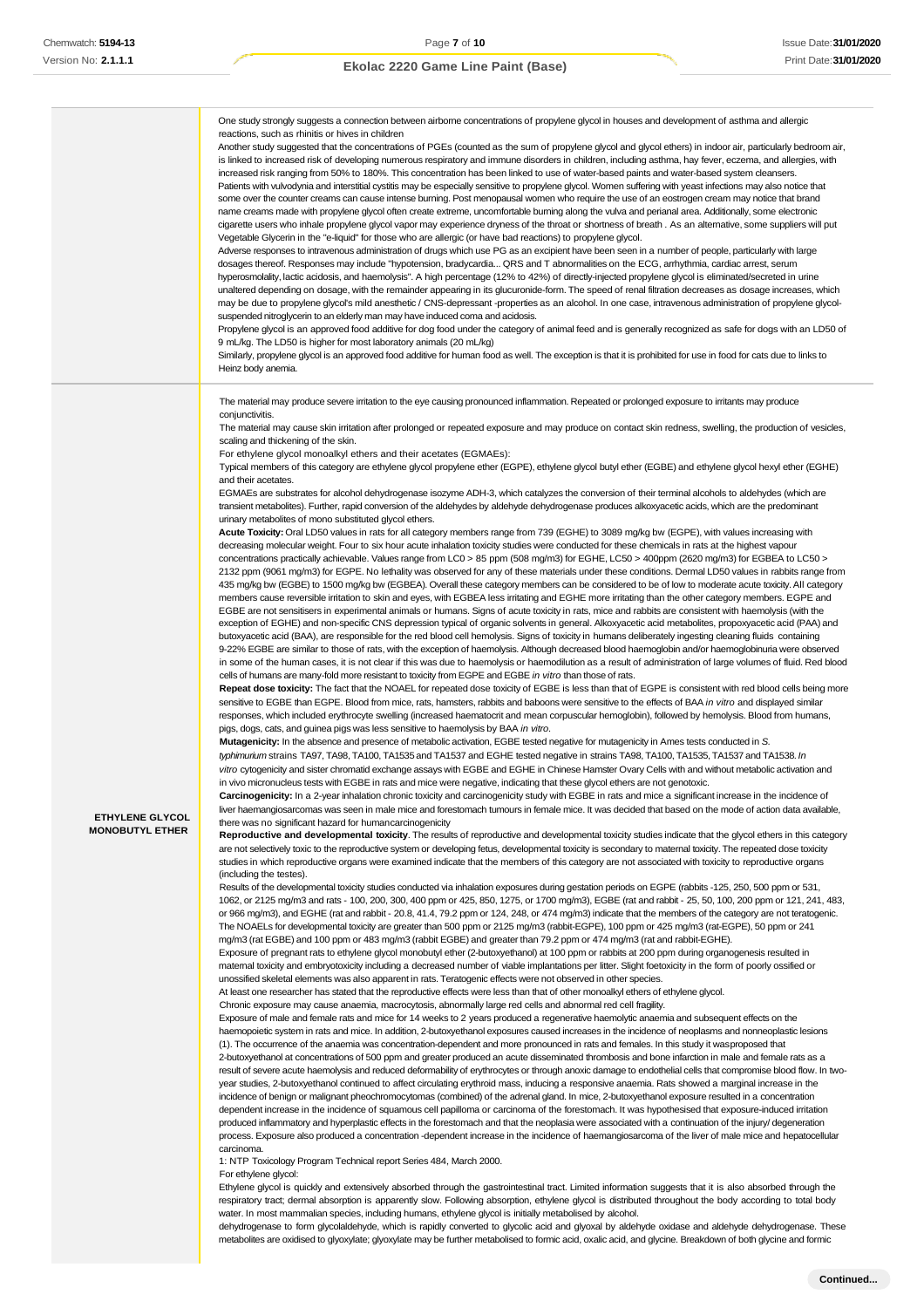acid can generate CO2, which is one of the major elimination products of ethylene glycol. In addition to exhaled CO2, ethylene glycol is eliminated in the urine as both the parent compound and glycolic acid. Elimination of ethylene glycol from the plasma in both humans and laboratory animals is rapid after oral exposure; elimination half-lives are in the range of 1-4 hours in most species tested. **Respiratory Effects.** Respiratory system involvement occurs 12-24 hours after ingestion of sufficient amounts of ethylene glycol and is considered to be part of a second stage in ethylene glycol poisoning The symptoms include hyperventilation, shallow rapid breathing, and generalized pulmonary edema with calcium oxalate crystals occasionally present in the lung parenchyma. Respiratory system involvement appears to be dose-dependent and occurs concomitantly with cardiovascular changes. Pulmonary infiltrates and other changes compatible with adult respiratory distress syndrome (ARDS) may characterise the second stage of ethylene glycol poisoning Pulmonary oedema can be secondary to cardiac failure, ARDS, or aspiration of gastric contents. Symptoms related to acidosis such as hyperpnea and tachypnea are frequently observed; however, major respiratory morbidities such as pulmonary edema and bronchopneumonia are relatively rare and usually only observed with extreme poisoning (e.g., in only 5 of 36 severely poisoned cases). **Cardiovascular Effects.** Cardiovascular system involvement in humans occurs at the same time as respiratory system involvement, during the second phase of oral ethylene glycol poisoning, which is 12- 24 hours after acute exposure. The symptoms of cardiac involvement include tachycardia, ventricular gallop and cardiac enlargement. Ingestion of ethylene glycol may also cause hypertension or hypotension, which may progress to cardiogenic shock. Myocarditis has been observed at autopsy in cases of people who died following acute ingestion of ethylene glycol. As in the case of respiratory effects, cardiovascular involvement occurs with ingestion of relatively high doses of ethylene glycol. Nevertheless, circulatory disturbances are a rare occurrence, having been reported in only 8 of 36 severely poisoned cases.Therefore, it appears that acute exposure to high levels of ethylene glycol can cause serious cardiovascular effects in humans. The effects of a long-term, low-dose exposure are unknown. Gastrointestinal Effects. Nausea, vomiting with or without blood, pyrosis, and abdominal cramping and pain are common early effects of acute ethylene glycol ingestion. Acute effects of ethylene glycol ingestion in one patient included intermittent diarrhea and abdominal pain, which were attributed to mild colonic ischaemia; severe abdominal pain secondary to colonic stricture and perforation developed 3 months after ingestion, and histology of the resected colon showed birefringent crystals highly suggestive of oxalate deposition. **Musculoskeletal Effects.** Reported musculoskeletal effects in cases of acute ethylene glycol poisoning have included diffuse muscle tenderness and myalgias associated with elevated serum creatinine phosphokinase levels, and myoclonic jerks and tetanic contractions associated with hypocalcaemia. **Hepatic Effects.** Central hydropic or fatty degeneration, parenchymal necrosis, and calcium oxalate crystals in the liver have been observed at autopsy in cases of people who died following acute ingestion of ethylene glycol. **Renal Effects.** Adverse renal effects after ethylene glycol ingestion in humans can be observed during the third stage of ethylene glycol toxicity 24-72 hours after acute exposure. The hallmark of renal toxicity is the presence of birefringent calcium oxalate monohydrate crystals deposited in renal tubules and their presence in urine after ingestion of relatively high amounts of ethylene glycol. Other signs of nephrotoxicity can include tubular cell degeneration and necrosis and tubular interstitial inflammation. If untreated, the degree of renal damage caused by high doses of ethylene glycol progresses and leads to haematuria, proteinuria, decreased renal function, oliguria, anuria , and ultimately renal failure. These changes in the kidney are linked to acute tubular necrosis but normal or near normal renal function can return with adequate supportive therapy. **Metabolic Effects.** One of the major adverse effects following acute oral exposure of humans to ethylene glycol involves metabolic changes. These changes occur as early as 12 hours after ethylene glycol exposure. Ethylene glycol intoxication is accompanied by metabolic acidosis which is manifested by decreased pH and bicarbonate content of serum and other bodily fluids caused by accumulation of excess glycolic acid. Other characteristic metabolic effects of ethylene glycol poisoning are increased serum anion gap, increased osmolal gap, and hypocalcaemia. Serum anion gap is calculated from concentrations of sodium, chloride, and bicarbonate, is normally 12-16 mM, and is typically elevated after ethylene glycol ingestion due to increases in unmeasured metabolite anions (mainlyglycolate). **Neurological Effects:** Adverse neurological reactions are among the first symptoms to appear in humans after ethylene glycol ingestion. These early neurotoxic effects are also the only symptoms attributed to unmetabolised ethylene glycol. Together with metabolic changes, they occur during the period of 30 minutes to 12 hours after exposure and are considered to be part of the first stage in ethylene glycol intoxication. In cases of acute intoxication, in which a large amount of ethylene glycol is ingested over a very short time period, there is a progression of neurological manifestations which, if not treated, may lead to generalized seizures and coma. Ataxia, slurred speech, confusion, and somnolence are common during the initial phase of ethylene glycol intoxication as are irritation, restlessness, and disorientation. Cerebral edema and crystalline deposits of calcium oxalate in the walls of small blood vessels in the brain were found at autopsy in people who died after acute ethylene glycol ingestion. Effects on cranial nerves appear late (generally 5-20 days post-ingestion), are relatively rare, and according to some investigators constitute a fourth, late cerebral phase in ethylene glycol intoxication. Clinical manifestations of the cranial neuropathy commonly involve lower motor neurons of the facial and bulbar nerves and are reversible over many months. **Reproductive Effects:** Reproductive function after intermediate-duration oral exposure to ethylene glycol has been tested in three multi-generation studies (one in rats and two in mice) and several shorter studies (15-20 days in rats and mice). In these studies, effects on fertility, foetal viability, and male reproductive organs were observed in mice, while the only effect in rats was an increase in gestational duration. **Developmental Effects:** The developmental toxicity of ethylene glycol has been assessed in several acute-duration studies using mice, rats, and rabbits. Available studies indicate that malformations, especially skeletal malformations occur in both mice and rats exposed during gestation; mice are apparently more sensitive to the developmental effects of ethylene glycol. Other evidence of embyrotoxicity in laboratory animals exposed to ethylene glycol exposure includes reduction in foetal body weight. **Cancer:** No studies were located regarding cancer effects in humans or animals after dermal exposure to ethylene glycol. **Genotoxic Effects**: Studies in humans have not addressed the genotoxic effects of ethylene glycol. However, available *in vivo* and *in vitro* laboratory studies provide consistently negative genotoxicity results for ethylene glycol.

NOTE: Changes in kidney, liver, spleen and lungs are observed in animals exposed to high concentrations of this substance by all routes. \*\* ASCC (NZ) SDS

**Acute Toxicity Carcinogenicity Carcinogenicity**  $\circ$ **Skin Irritation/Corrosion Reproductivity**  $\varnothing$ **Serious Eye Damage/Irritation STOT - Single Exposure**  $\circ$ **Respiratory or Skin sensitisation STOT - Repeated Exposure** ல **Mutagenicity Aspiration Hazard**  $\circ$ *Legend: – Data required to make classificationavailable*

> *– Data available but does not fill the criteria for classification* ×

*– Data Not Available to makeclassification*

### **SECTION 12 ECOLOGICAL INFORMATION**

#### <span id="page-7-0"></span>**Toxicity**

**DO NOT** discharge into sewer or waterways.

#### **Persistence and degradability**

**Ingredient Persistence: Water/Soil Persistence: Air**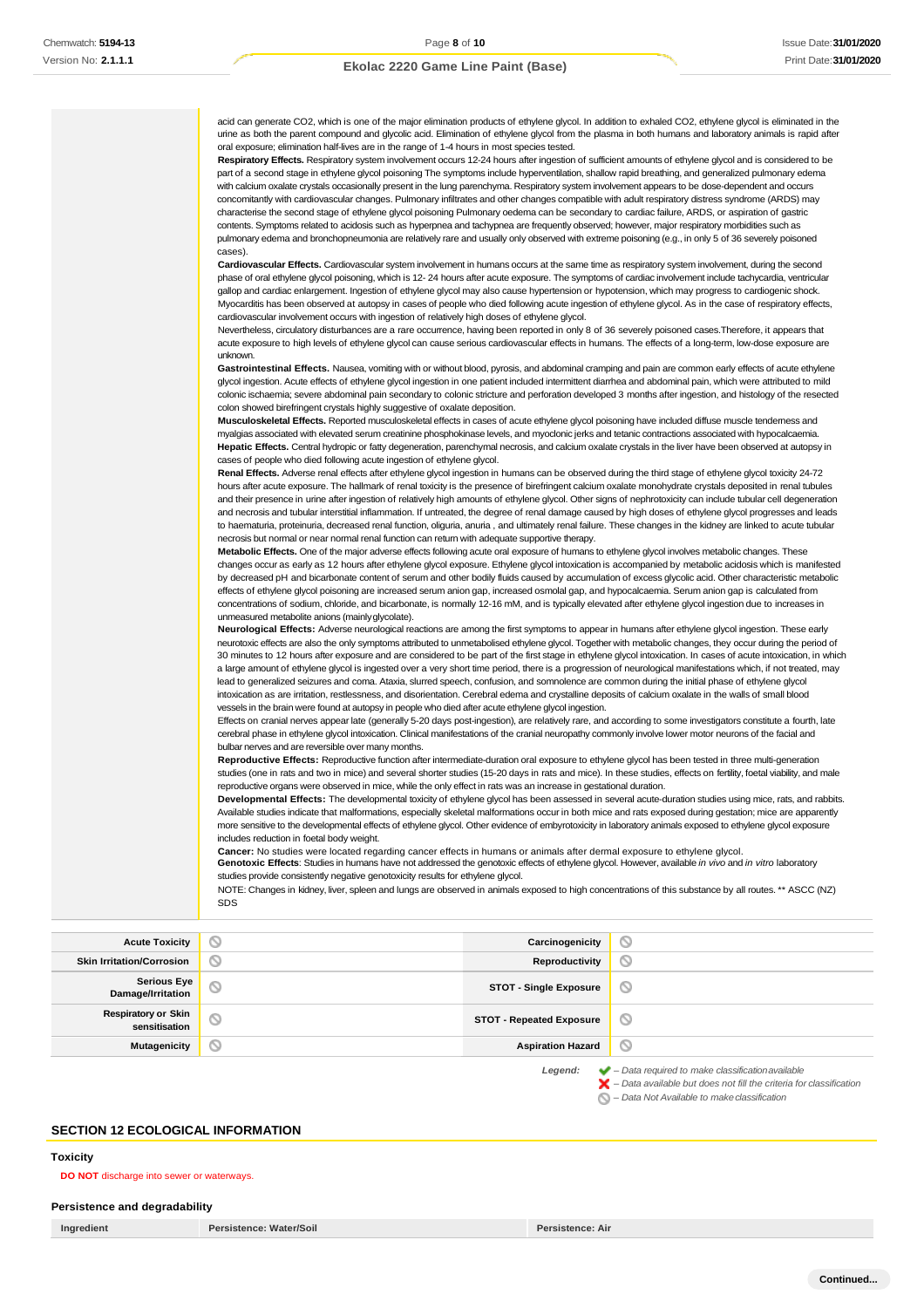| propylene glycol                | LOW                                  | LOW                           |
|---------------------------------|--------------------------------------|-------------------------------|
| ethylene glycol monobutyl ether | LOW (Half-life = $56 \text{ days}$ ) | LOW (Half-life $= 1.37$ days) |

### **Bioaccumulative potential**

| Ingredient                                          | <b>Bioaccumulation</b> |  |  |  |
|-----------------------------------------------------|------------------------|--|--|--|
| propylene glycol                                    | LOW (BCF = $1$ )       |  |  |  |
| ethylene glycol monobutyl ether LOW (BCF = $2.51$ ) |                        |  |  |  |
| Mobility in soil                                    |                        |  |  |  |
| Ingredient                                          | <b>Mobility</b>        |  |  |  |

# ethylene glycol monobutyl ether  $HIGH (KOC = 1)$ **SECTION 13 DISPOSAL CONSIDERATIONS**

propylene glycol  $\left| \right|$  HIGH (KOC = 1)

### **SECTION 14 TRANSPORT INFORMATION**

**Labels Required**

**Marine Pollutant** NO

### **Land transport (UN): NOT REGULATED FOR TRANSPORT OF DANGEROUS GOODS**

**Air transport (ICAO-IATA / DGR): NOT REGULATED FOR TRANSPORT OF DANGEROUS GOODS**

**Sea transport (IMDG-Code / GGVSee): NOT REGULATED FOR TRANSPORT OF DANGEROUS GOODS**

### **SECTION 15 REGULATORY INFORMATION**

**Safety, health and environmental regulations / legislation specific for the substance or mixture**

### **PROPYLENE GLYCOL(57-55-6) IS FOUND ON THE FOLLOWING REGULATORY LISTS**

Not Applicable

### **ETHYLENE GLYCOL MONOBUTYL ETHER(111-76-2) IS FOUND ON THE FOLLOWING REGULATORY LISTS**

Singapore Permissible Exposure Limits of Toxic Substances International Agency for Research on Cancer (IARC) - Agents Classified by the IARC Monographs

**National Inventory Status** Australia - AICS Y Canada - DSL Y Canada - NDSL N (propylene glycol; ethylene glycol monobutyl ether) China - IECSC Y Europe - EINEC / ELINCS / Y<br>NLP Japan - ENCS Y Korea - KECI Y New Zealand - NZIoC Y Philippines - PICCS Y USA - TSCA Y